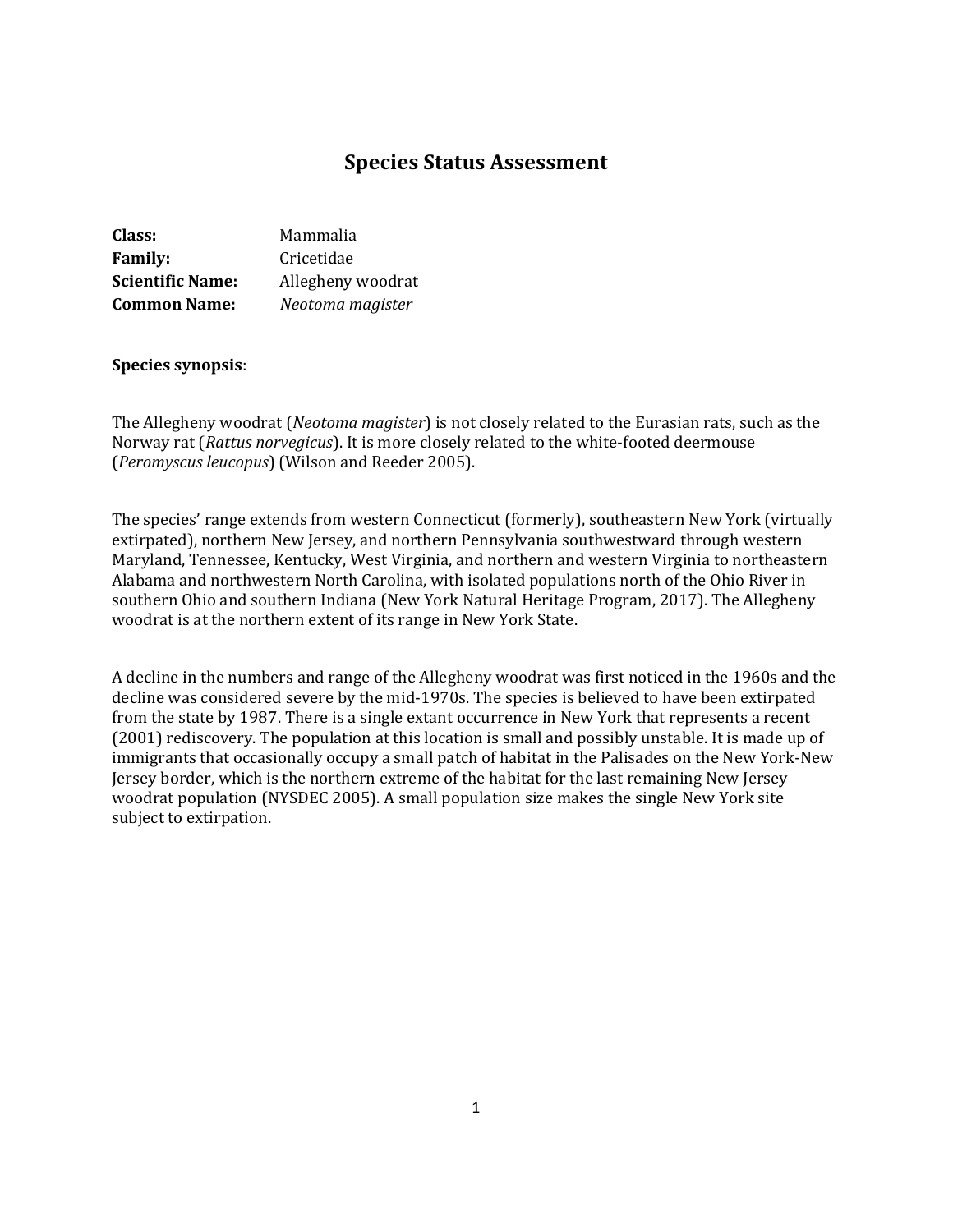### **I. Status**

## **a. Current and Legal Protected Status**

| <b>Federal</b> | Not listed | Candidate? |  |
|----------------|------------|------------|--|
|                |            |            |  |

**ii. New York \_\_\_\_\_\_**Endangered**\_\_\_\_\_\_\_\_\_\_\_\_\_\_\_\_\_\_\_\_\_\_\_\_\_\_\_\_\_\_\_\_\_\_\_\_\_\_\_\_\_\_\_\_\_\_\_\_\_**

### **b. Natural Heritage Program Rank**

- **i. Global \_\_\_\_\_\_\_\_**G3G4**\_\_\_\_\_\_\_\_\_\_\_\_\_\_\_\_\_\_\_\_\_\_\_\_\_\_\_\_\_\_\_\_\_\_\_\_\_\_\_\_\_\_\_\_\_\_\_\_\_\_\_\_\_\_\_**
- **ii. New York \_\_\_\_\_ \_\_\_** S1**\_\_\_\_\_\_\_\_\_\_\_\_\_\_\_ Tracked by NYNHP? \_\_\_\_\_**Yes**\_\_\_\_\_\_**

### **Other Rank:**

IUCN Red List: NT - Near threatened Species of Northeast Regional Conservation Concern (Therres 1999)

### **Status Discussion:**

The Allegheny woodrat is at the northern extent of its range in New York State with only one extant occurrence in Rockland County. This species historically occurred in at least three counties in the Hudson River Valley, on the west side of the Hudson River, from the Palisades at the New York-New Jersey border north through the Hudson Highlands and the Shawangunk Ridge (Hicks, 1989a).

A 1990 reintroduction effort in the Shawangunks in Ulster County was unsuccessful due to subsequent infection by the raccoon roundworm (*Baylisascaris procyonis*) in the released animals (McGowan 1993). Raccoon roundworm poses a problem to Allegheny woodrats because their foraging behavior makes them more susceptible to encountering feces from raccoons (Logiudice 2001).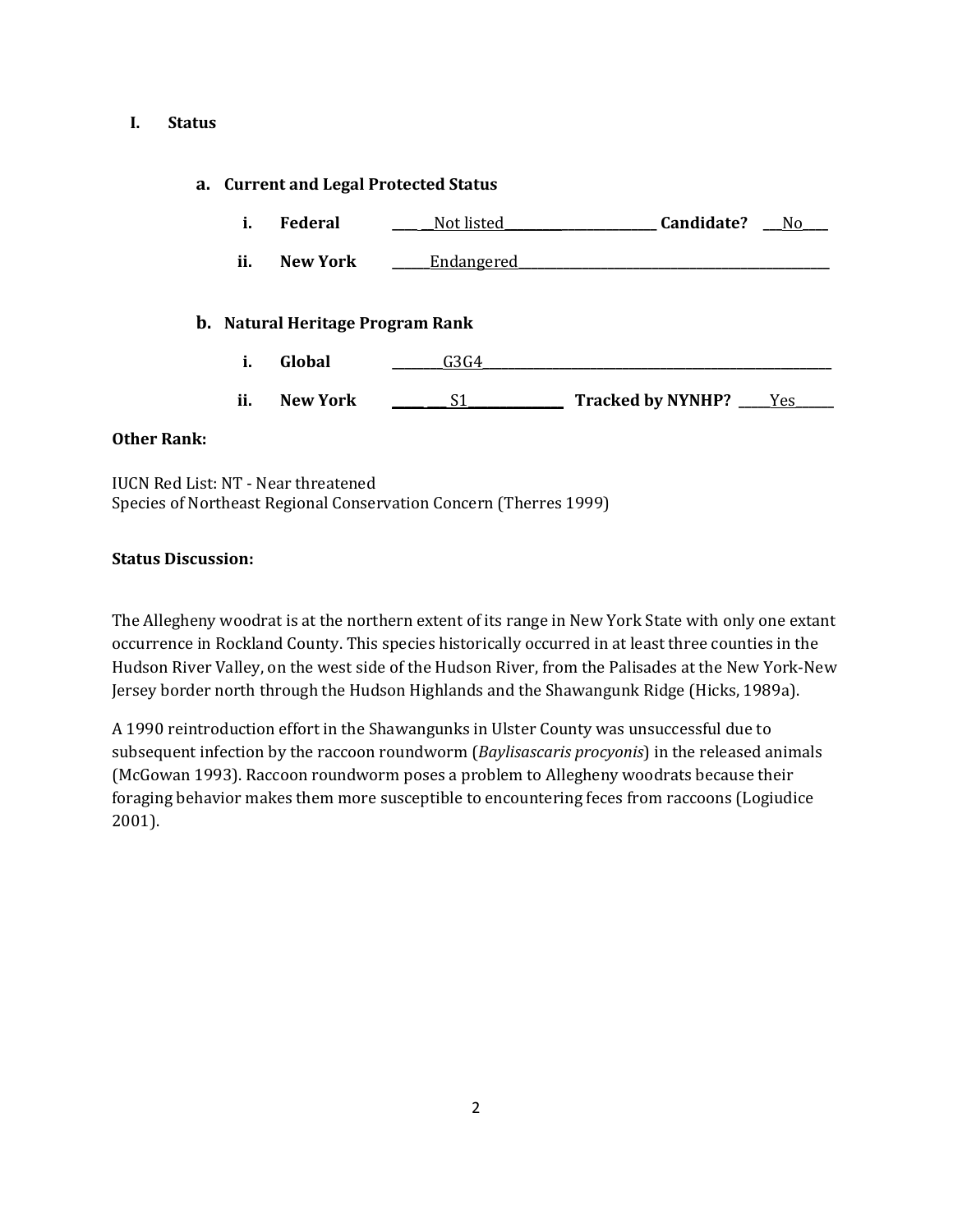#### **II. Abundance and Distribution Trends**

- **a. North America**
	- **i. Abundance \_\_X\_\_ declining \_\_\_\_\_increasing** \_\_\_ \_\_\_**stable** \_\_ \_\_\_**unknown ii. Distribution: \_\_\_X\_\_ declining \_\_\_\_\_increasing** \_\_\_ **\_\_\_stable** \_\_\_\_\_**unknown** Time frame considered: <u>Severe decline [10]</u>
- **b. Regional** 
	- **i. Abundance**

|  |  | declining ____increasing_ | _stable | unknown |
|--|--|---------------------------|---------|---------|
|--|--|---------------------------|---------|---------|

- **ii. Distribution:**
	- **\_\_X\_\_\_ declining \_\_\_\_\_increasing \_\_\_\_\_stable \_\_\_\_\_\_\_unknown**

**Regional Unit Considered:\_\_**Severe Decline in**\_**Northeast**\_ \_\_\_\_\_\_\_\_\_\_\_\_\_\_\_\_\_\_\_ Time Frame Considered: \_\_\_\_**Decline began in 1930s; drastic by 1960s**\_\_\_\_\_\_**

**c. Adjacent States and Provinces**

| <b>CONNECTICUT</b>                                                                | Not Present X                                       | No data                     |
|-----------------------------------------------------------------------------------|-----------------------------------------------------|-----------------------------|
| <i>i.</i> Abundance                                                               |                                                     |                             |
|                                                                                   | ____ declining ____ increasing                      | _____ stable _______unknown |
| ii. Distribution:                                                                 |                                                     |                             |
|                                                                                   | declining ____ increasing _____ stable ____ unknown |                             |
| Time frame considered: Northeastern decline 1960s; CT extirpation date<br>unknown |                                                     |                             |
| Listing Status: Not listed (SH)/SCX                                               |                                                     | SGCN? Yes                   |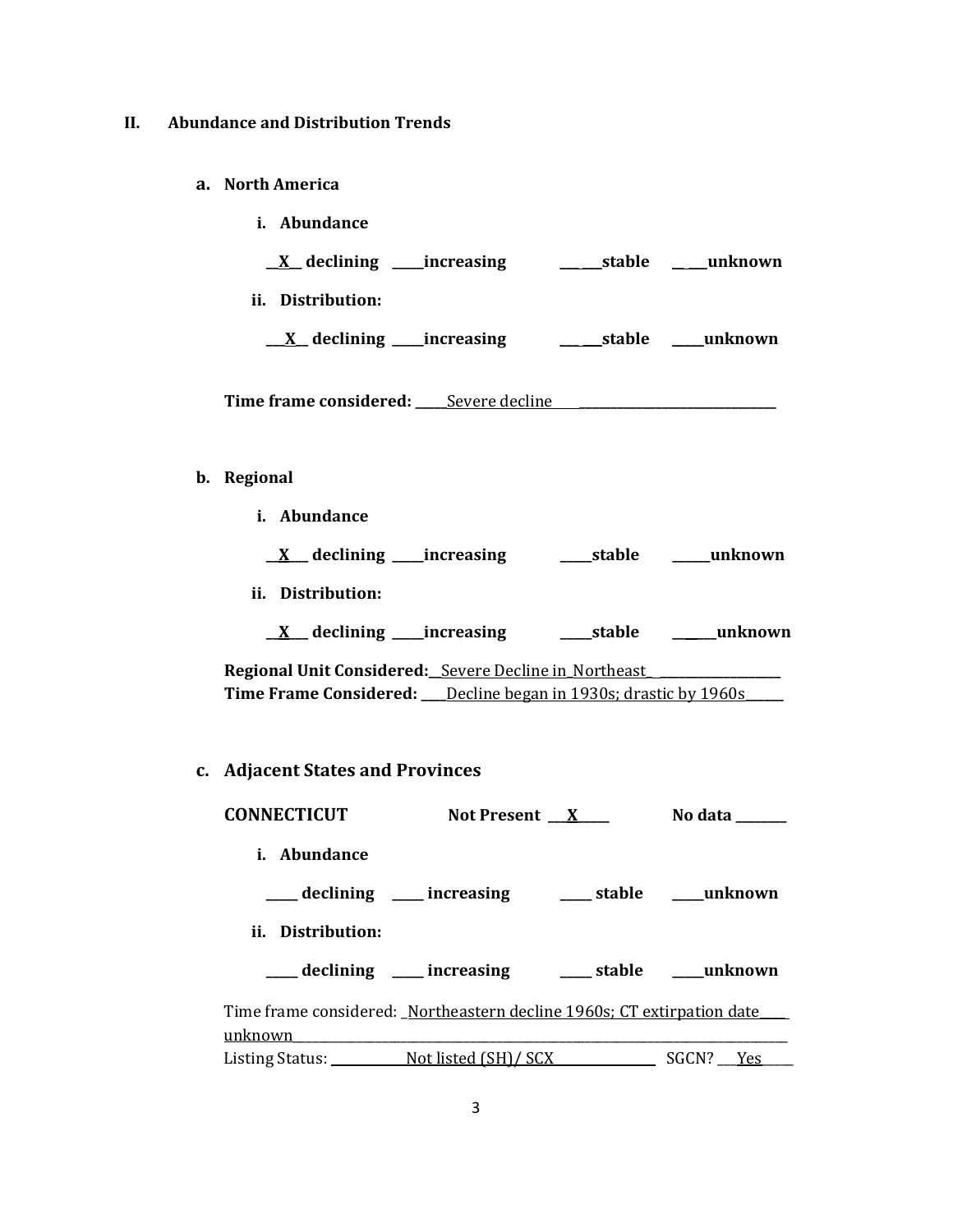| NEW JERSEY Not Present ______                                                                                                      |                                                                 | No data ______                                                                                  |
|------------------------------------------------------------------------------------------------------------------------------------|-----------------------------------------------------------------|-------------------------------------------------------------------------------------------------|
| i. Abundance                                                                                                                       |                                                                 |                                                                                                 |
|                                                                                                                                    | $\underline{X}$ declining ___ increasing ___ stable ___ unknown |                                                                                                 |
| ii. Distribution:                                                                                                                  |                                                                 |                                                                                                 |
|                                                                                                                                    | <u>X</u> declining increasing _____ stable _____ unknown        |                                                                                                 |
| years; the single known remaining population has been relatively stable in recent<br>years, based on trapping results in 1999-2001 |                                                                 | Time frame considered: Several populations have been extirpated for at least 20                 |
|                                                                                                                                    |                                                                 | Listing Status: __________Endangered _______(S1) ________________________________ SGCN? ____Yes |
| i. Abundance                                                                                                                       |                                                                 |                                                                                                 |
|                                                                                                                                    |                                                                 |                                                                                                 |
| <b>Distribution:</b><br>ii.                                                                                                        |                                                                 |                                                                                                 |
|                                                                                                                                    |                                                                 |                                                                                                 |
| Time frame considered: Severe decline since the 1960s<br>Listing Status: Threatened (S3) SGCN? Yes                                 |                                                                 |                                                                                                 |
| * PA Threatened Northeast Region Priority Species - warranting Federal prelisting<br>consideration                                 |                                                                 |                                                                                                 |
| <b>QUEBEC</b>                                                                                                                      | Not Present $X_{-}$                                             | No data ______                                                                                  |
| <b>VERMONT</b>                                                                                                                     | Not Present $X$                                                 | No data ______                                                                                  |

| <b>ONTARIO</b>       | <b>Not Present</b> | No data |
|----------------------|--------------------|---------|
| <b>MASSACHUSETTS</b> | Not Present $X$    | No data |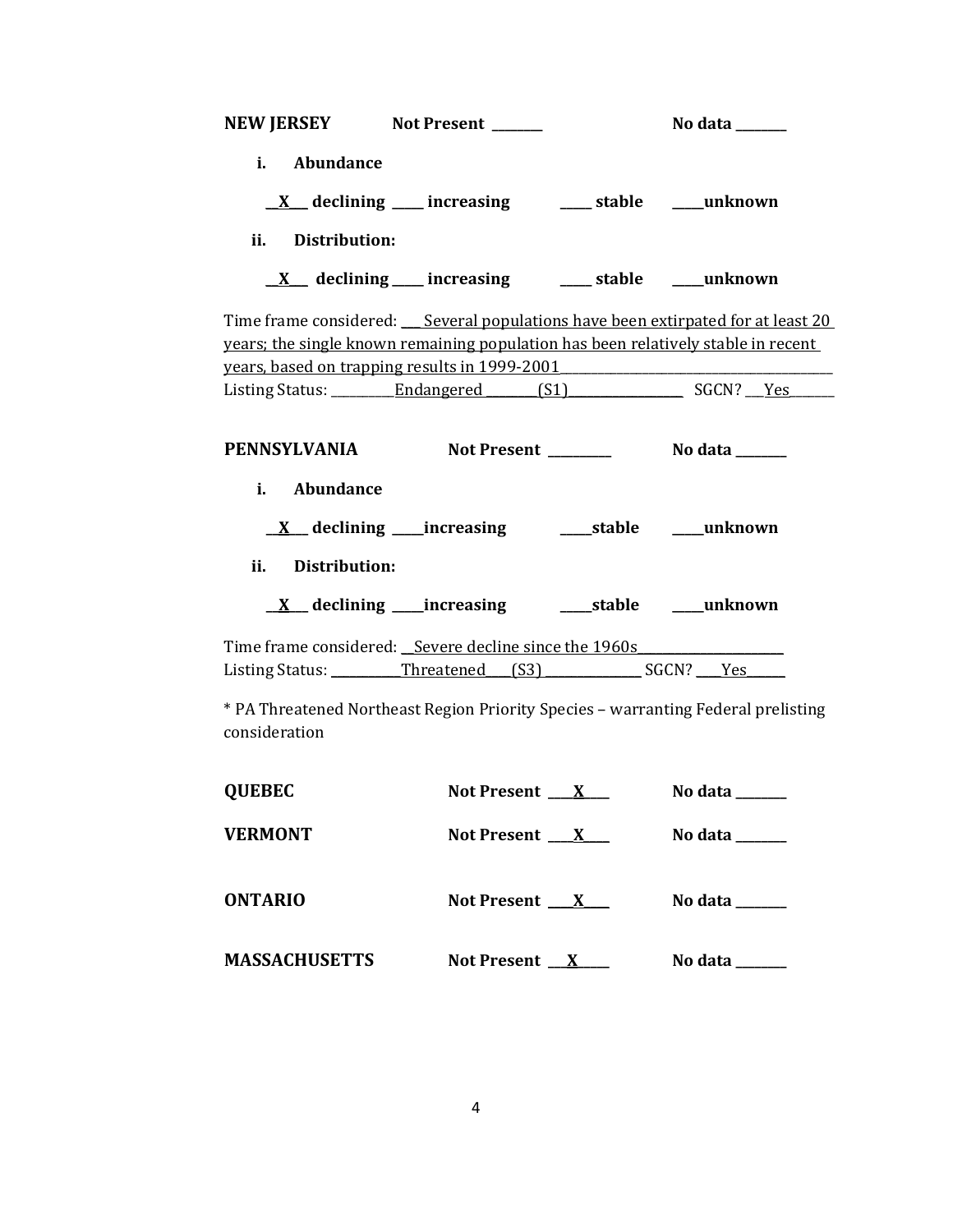| d. NEW YORK                                                                                      | No data |
|--------------------------------------------------------------------------------------------------|---------|
| Abundance<br>i.                                                                                  |         |
| $\underline{X}$ declining ___ increasing ____ stable ____ unknown                                |         |
| ii.<br>Distribution:                                                                             |         |
| $X$ declining increasing $X$ stable $X$ unknown                                                  |         |
| Time frame considered: Decline 1960s, Considered extirpated by 1987 until<br>rediscovery in 2001 |         |

## **Monitoring in New York.**

Surveys are not currently being conducted in New York. Field investigations were conducted by DEC beginning in 1978, with the majority of those surveys taking place in 1980 and 1981. Survey sites included the known historical range of the species and beyond, and were identified from USGS topographic maps by the presence of severe slopes with probable cliff and talus. Historical sites, and rock outcroppings identified during aerial and roadside surveys, were also searched (Hicks 1989b).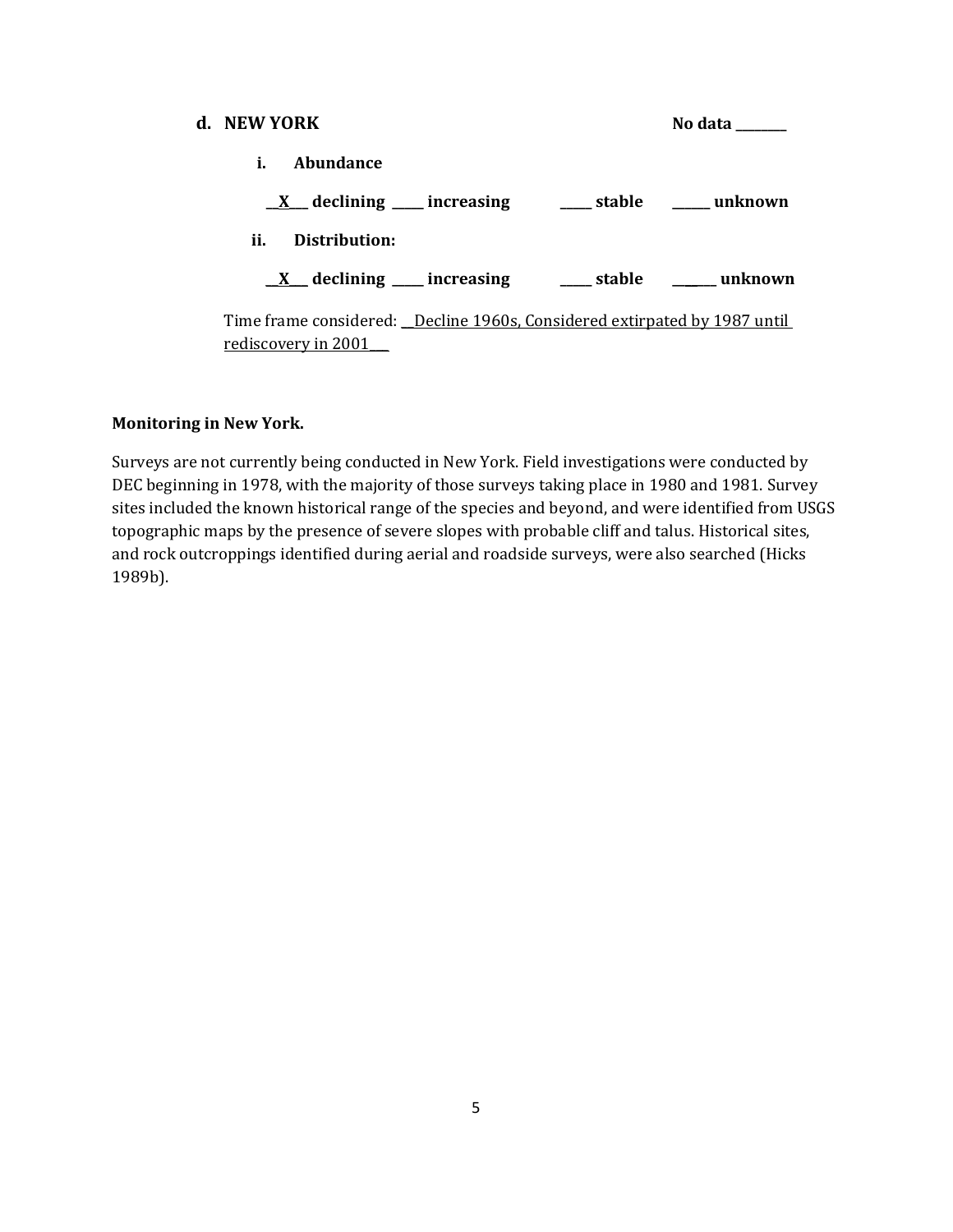## **Trends Discussion:**

Although it is the northern limit of the species range, there is a record of Allegheny woodrat occurrence at archeological sites in southeastern NY, which shows a historic range that extends as far as Albany (Hicks 1989a)

As recently as the mid-1960s, the woodrat could be found wherever large boulders accumulated in layers deep enough to form complex systems of passageways. Based on the evidence of sign found during field investigations in the early 1980s, it was concluded that woodrats occurred in every rock talus containing large boulders and substantial crevices within the historical range of the species in New York. Many of these sites showed the longevity of inactive middens, which varied from a few years to decades (Hicks 1989b).

Allegheny woodrats even occupied areas in New York that would be considered sub-marginal by 1980s survey standards because they lacked an accumulation of large boulders. Small, isolated sections of these areas that did qualify as suitable habitat could have only sustained small populations, and would be vulnerable to extirpation. The presence of woodrats in these submarginal sites suggests that they regularly received overflow of substantial populations elsewhere in large talus fields, or that the habitat requirements for the species had changed (Hicks 1989b).

By the mid-1970s, the Allegheny woodrat was in decline in the state. By 1980, biologists knew of only 5 extant sites, the last of which became extirpated in 1987.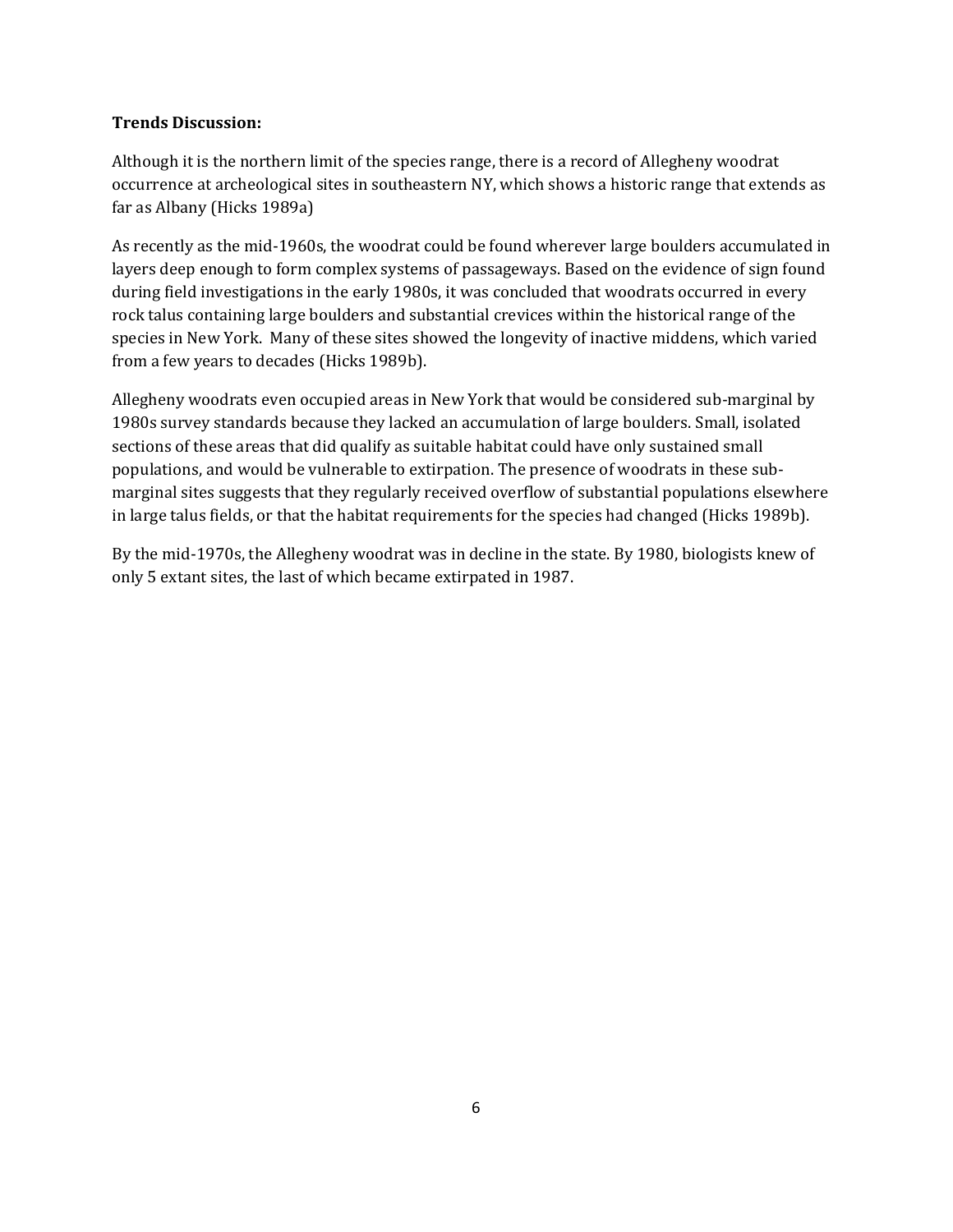

Figure 1. Conservation status of the Allegheny woodrat in North America (NatureServe 2012).



**Figure 2**. Distribution of the Allegheny woodrat in North America (NatureServe 2012).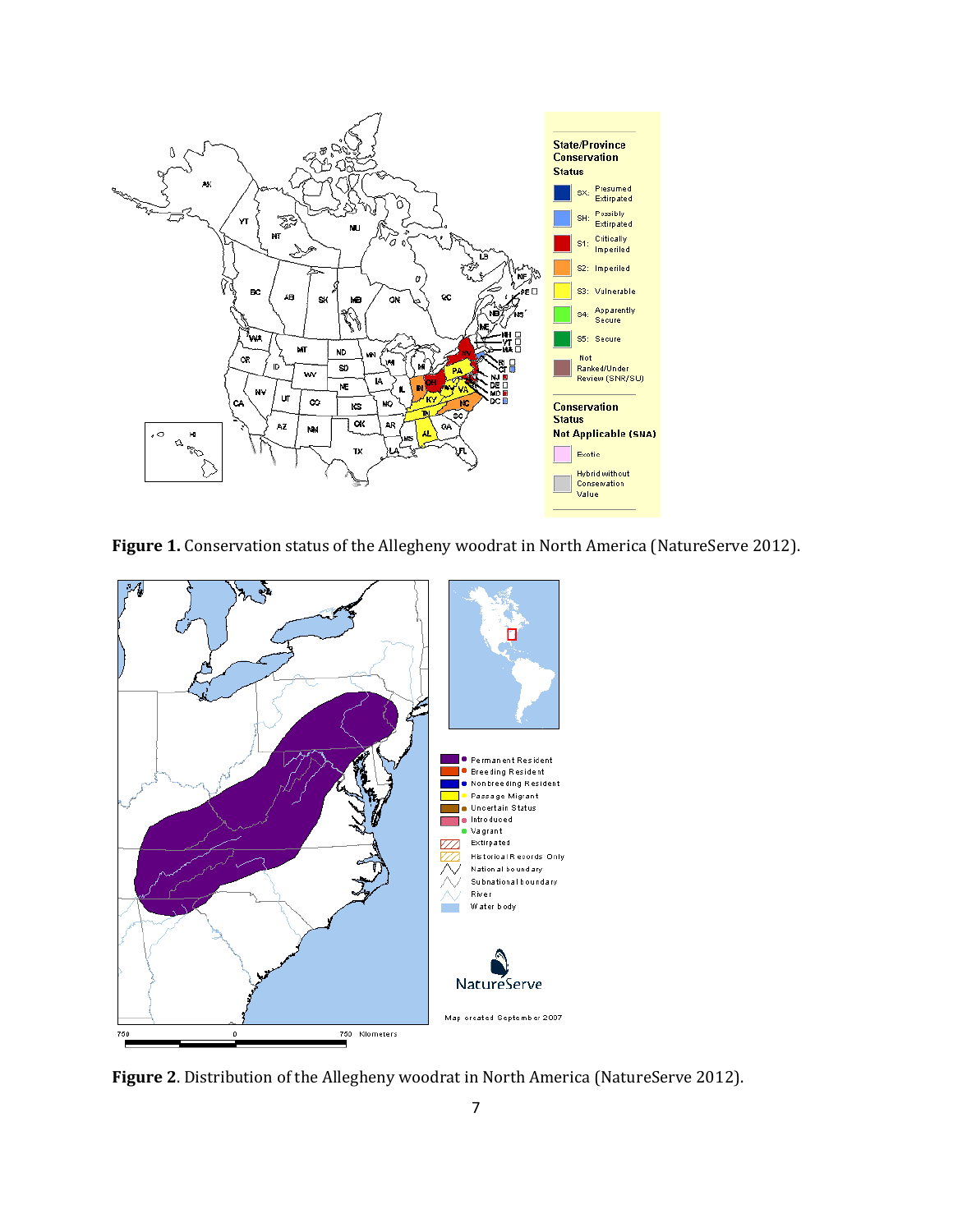#### **III. New York Rarity, if known:**

| <b>Historic</b> | # of Animals | # of Locations | % of State |
|-----------------|--------------|----------------|------------|
| prior to 1970   |              |                |            |
| prior to 1980   |              |                |            |
| prior to 1990   |              |                |            |

#### **Details of historic occurrence:**

Records are known for 31 historical sites within 4 counties (Rockland, Orange, Ulster, and an accepted but suspicious record from Westchester (Hicks 1989b).

| <b>Current</b> | # of Animals | # of Locations | % of State |
|----------------|--------------|----------------|------------|
|                |              |                |            |

## **Details of current occurrence:**

The species was rediscovered in the Palisades in 2001 and this is thought to be only extant site in the state. There is a slim chance some could still exist at Storm King Mountain where they were extant but in severe decline in the mid-1980s, and where the last known remaining individuals were live-trapped for a captive breeding program in the late 1980s. Four individuals were trapped at the Palisades in 2001 and two were trapped in 2003. Additional evidence (i.e., fresh droppings) was also noted during both surveys. It is difficult to estimate the numbers that are present in the New York portion of the site, but it is likely that the population in New York is small and fluctuates.

### **New York's Contribution to Species North American Range:**

| % of NA Range in New York | <b>Classification of New York Range</b> |
|---------------------------|-----------------------------------------|
| $\frac{100}{2}$ (endemic) | <b>Core</b>                             |
| $-76-99$                  | <u>X</u> Peripheral                     |
| 51-75                     | ___ Disjunct                            |
| 26-50                     | Distance to core population:            |
| <u>X</u> 1-25             | $\sim$ 200 mi                           |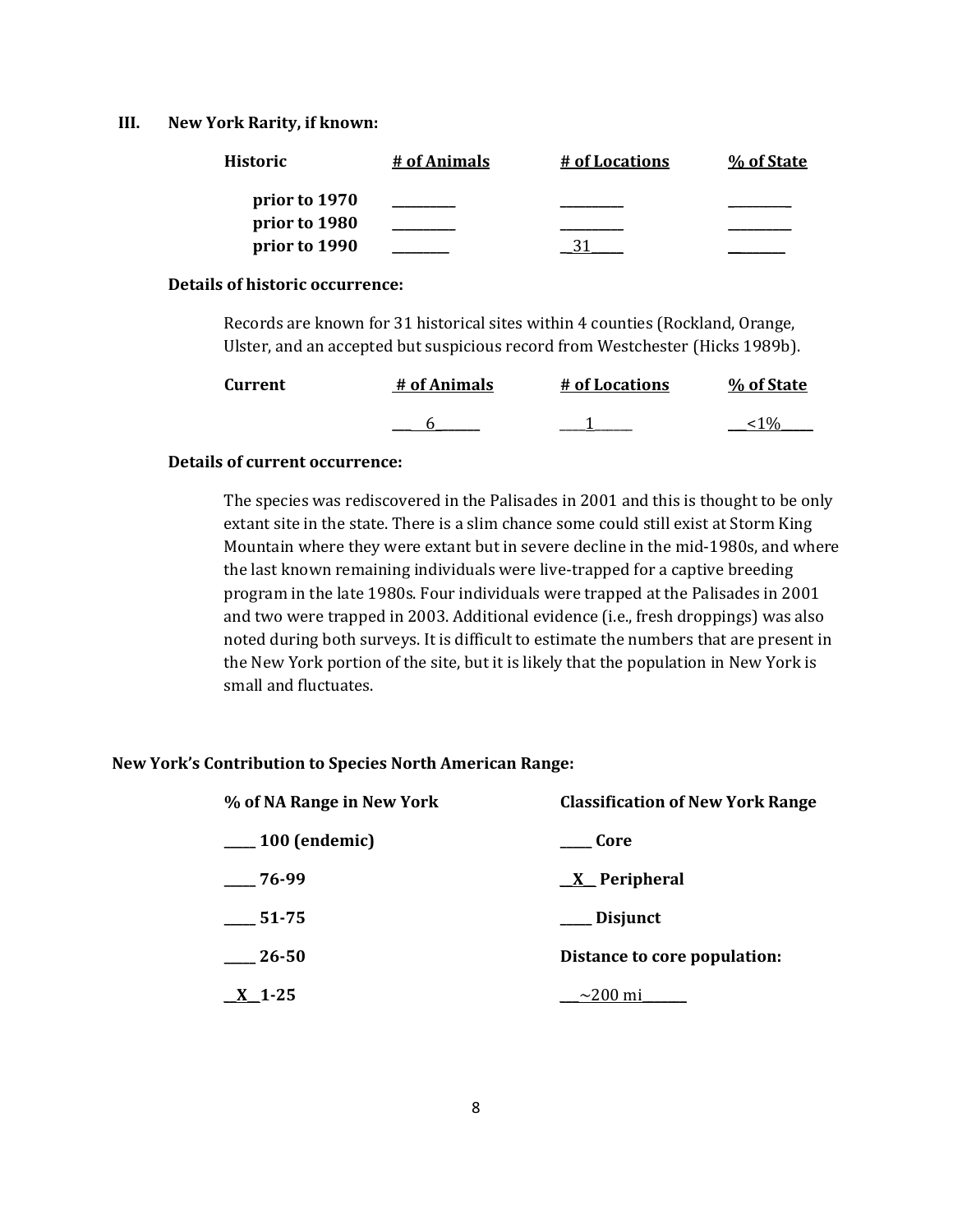## **IV. Primary Habitat or Community Type :**

- **1.** Cliff and Talus
- **2.** Surface Mining
- **3.** Caves and Tunnels
- **4.** Oak Forest
- **5.** Erosional Bluff

#### **Habitat or Community Type Trend in New York:**

| <b>Declining</b>           | <b>Stable</b> | Increasing | <u>X</u> Unknown |
|----------------------------|---------------|------------|------------------|
|                            |               |            |                  |
| <b>Habitat Specialist?</b> |               | X Yes      | No               |
| <b>Indicator Species?</b>  |               | Yes        | N <sub>0</sub>   |

#### **Habitat Discussion:**

Throughout the range, the Allegheny woodrat is associated with extensive rocky areas. The areas where the woodrats make their dens include rock outcrops and ledges with associated boulders and talus slopes. (Howell 1921, Poole 1940). Woodrat habitat also includes caves and former mines in these rocky locations (e.g., old iron mines in the Hudson River Valley). Woodrats tend to avoid humans, but the species has been reported to use abandoned buildings (A.C.Hicks, pers. comm). The habitats that formerly supported woodrat populations are generally at higher elevations, although in New York the species has been documented to occur along the Hudson River at or near sea level. During winter, woodrats tend to remain in caves and crevices. While home ranges may overlap, each woodrat defends its own den (Poole 1940).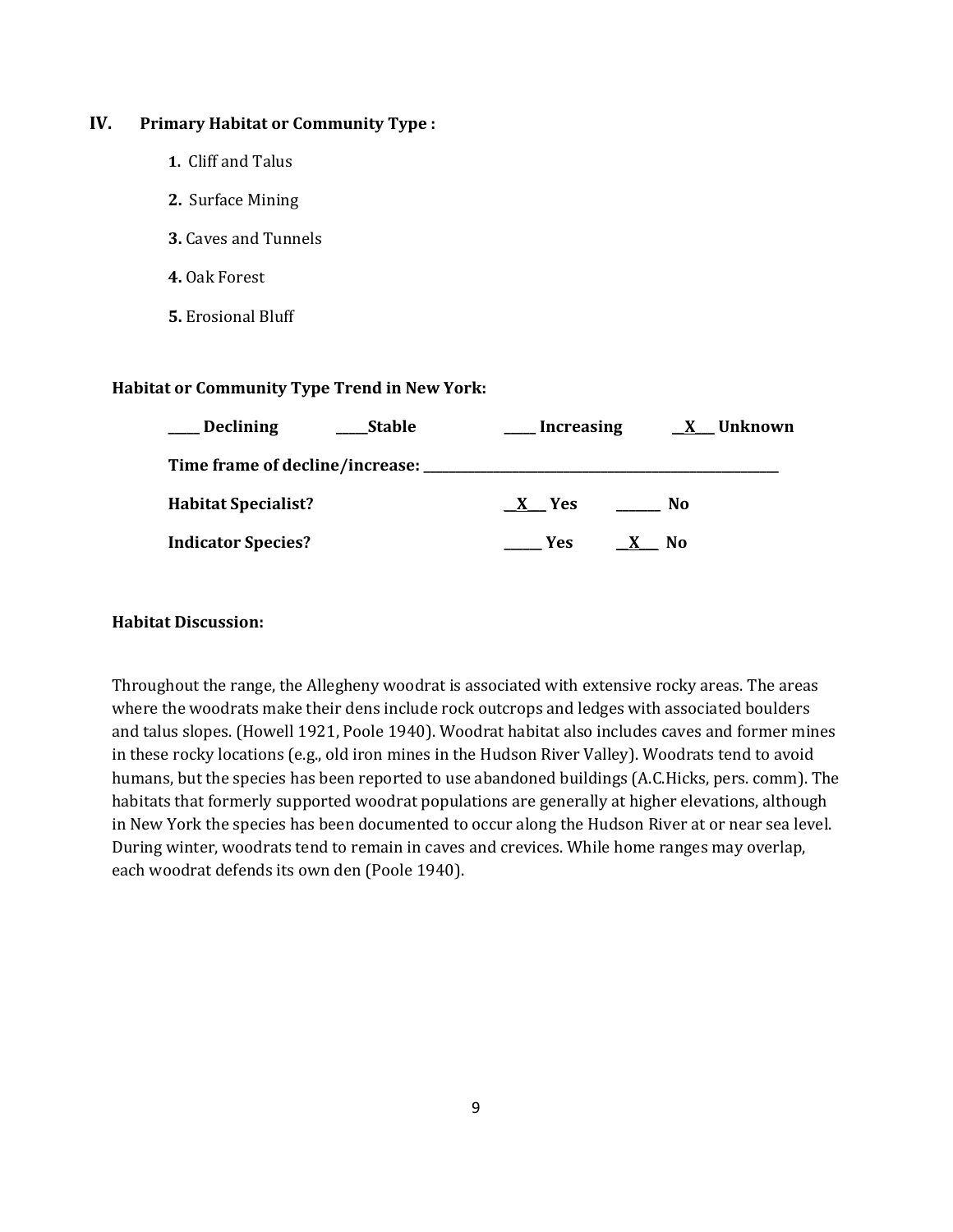- **V. New York Species Demographics and Life History**
	- \_\_**X**\_\_\_ **Breeder in New York**
		- \_\_**X**\_\_\_ **Summer Resident**
		- \_\_**X**\_\_\_ **Winter Resident**
		- **\_\_\_\_\_ Anadromous**
	- **\_\_\_\_\_ Non-breeder in New York**
		- **\_\_\_\_\_ Summer Resident**
		- **\_\_\_\_\_ Winter Resident**
		- **\_\_\_\_\_ Catadromous**
	- **\_\_\_\_\_ Migratory only**
	- **\_\_\_\_\_Unknown**

# **Species Demographics and Life History Discussion:**

The generally nocturnal Allegheny woodrat is a solitary and territorial animal, except during the breeding season and when raising young. Allegheny woodrats are found in population clusters, largely due to the patchiness of the habitat that the species occupies and these clusters function as metapopulations (Hassinger *et al.* 1996). The home range is small and has been reported as 0.26 to 0.6 ha (approximately 0.6 to 1.5 acres, Wright and Hall 1996). Foraging takes place mainly within the rocky habitat, but may extend beyond the rocks for up to 160 meters (525 feet) (Wright and Hall 1996). Woodrats can disperse significant distances between patches of suitable habitat, from 0.3 to 1 km (McGowan 1993) or greater, but as distances increase, the odds of successfully traveling between patches of rock may decrease.

Female woodrats may become sexually mature in 5 to 6 months with some females breeding in the same season as their birth, although they usually become sexually mature the following spring(Wiley 1980, Hicks 1989a). The breeding season is reported as late winter to late summer, with a gestation period of 30 to 38 days (Birney 1973, NYSDEC 2013), and the young are born from March to September (Merritt 1987, Females usually produce 1 or 2 litters of 1 to 3 young annually (Hicks 1989a).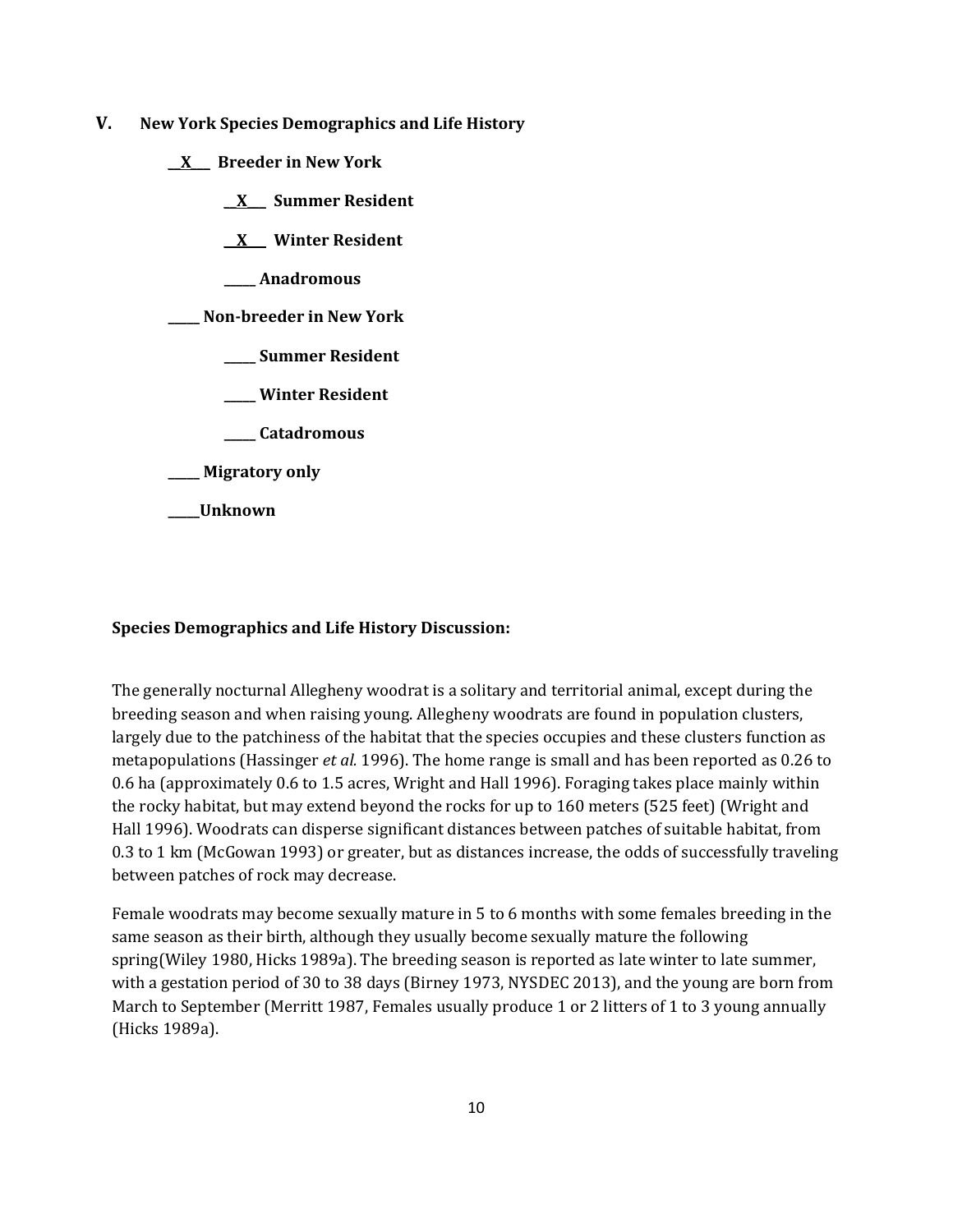Both males and females inhabit dens among rocks and generally stay within rocky habitats except when searching for food or mates, or during natal dispersal (Poole 1940). An adult male was reported to have moved 3, 615 m in 49 days (Thomas 2001). The longest movement recorded for a female was 405 m (Monty and Feldhamer 2002). In a study of 34 radio-tagged woodrats, mean home range for males was 6.5 +/- 1.8 ha and for females was 2.2 +/- 0.3 ha (Castleberry *et al.* 2001).

The lifespan of the Allegheny woodrat has been reported to be more than 3 years in the wild (Thomas 2001) but, as mortality is normally high, the average may be significantly shorter. Woodrats are primarily herbivores and eat a variety of food items including green leafy material, twigs, nuts, berries, and seeds (Hicks 1989a,). Fungi may be a significant part of the diet (Newcombe 1930). The seed pods of royal paulownia (*Paulonia tomentosa*) have been reported as winter food in New Jersey (Beans 1992) and this plant is present in the single extant location in New York.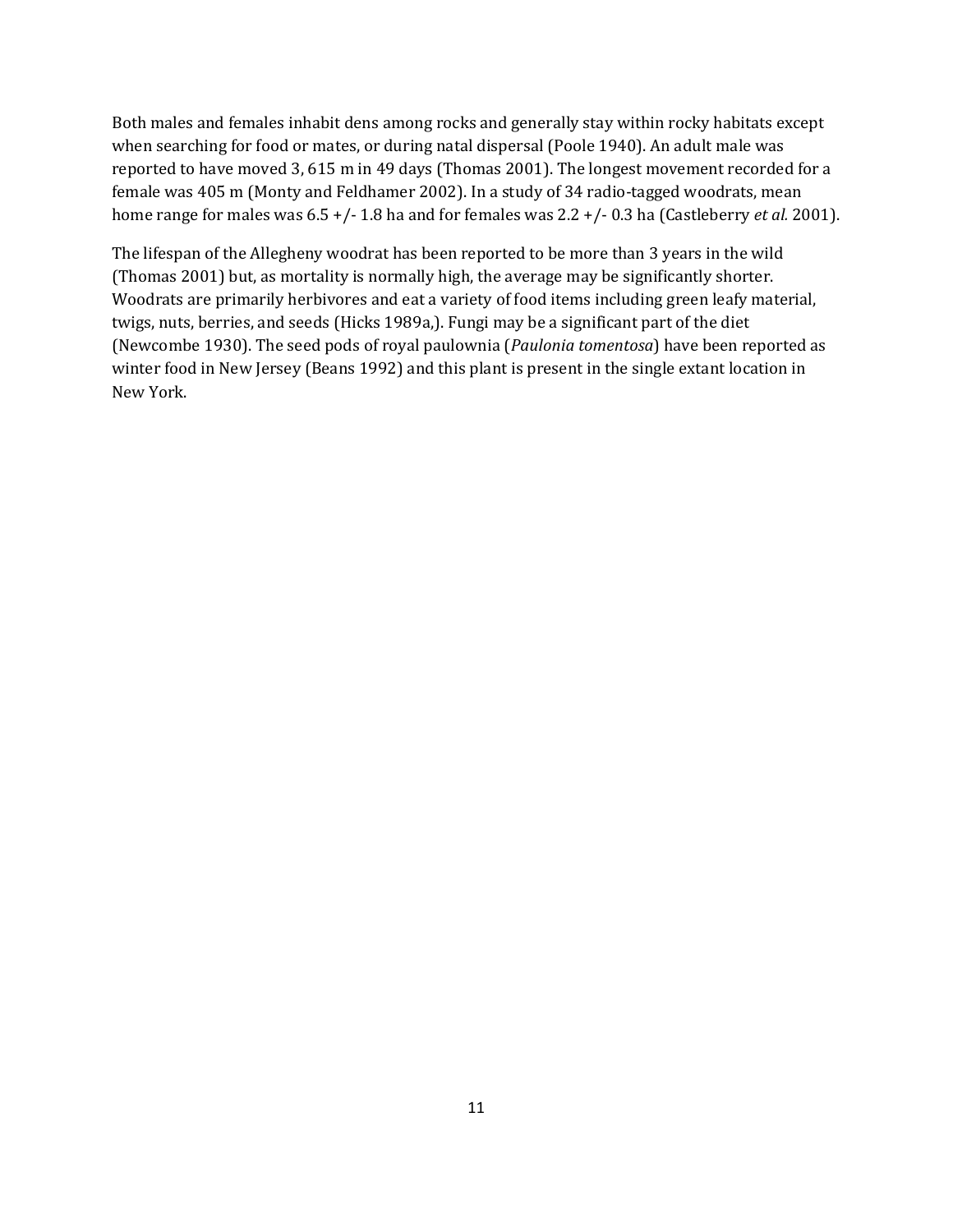# **VI. Threats:**

Four main causes for population declines have been suggested. These include increased predation by great horned owls (Monty and Feldhamer 2002), changes in the landscape including forest fragmentation and changing forest composition (Balcom and Yahner 1996), reduced availability of acorns (McManus and McIntyre 1981) and American chestnuts (Wood and Shanks 1959), and infection with raccoon roundworm (McGowan 1993 a & b).

An unsuccessful reintroduction effort in 1990 proved the degree of threat by raccoon roundworm. The eggs of *B. procyonis* are contained within raccoon feces and contaminate the soil when the feces decompose. Because raccoons are often attracted to the same rocky sites preferred by woodrats, an increase in raccoon numbers plus the woodrat's collecting behavior put the species at great risk of infection (LoGiudice 2000, McGowan 1993a) which leads to eventual death (Kazacos and Boyce 1989, Kazacos *et al.* 1981). The *B. procyonis infection* rate of raccoons in the Midwest and northeast is 68-82%, and eggs in infected feces may remain viable for at least 5-6 years (Kazacos and Boyce 1989).

Gypsy moth defoliation affects mast production (McManus and McIntyre, 1981). Removal of mature mast producers reduces local food resources and causes woodrats to have to travel farther to collect food; the additional exposure may lead to higher predation mortality (Castleberry 2001). In the past, the American chestnut (*Castanea dentata*) provided a source of hard mast for woodrats (Howell 1921, Poole 1940a, Balcom and Yahner 1996). If woodrat populations are isolated from sources of recruitment, and are seasonally dependent on mast crops, drastic reductions of mast production over severe consecutive years could result in possible extinctions (Hicks 1989b).

In some areas, including caves popular with spelunkers, human disturbance has been implicated in the disappearance of woodrat populations (Kirkland 1986). These woodrats do seem to avoid areas of human habitation or heavy human use, but many sites where they have disappeared are remote and rarely visited by people and Balcom and Yahner (1996) concluded there was no evidence that this contributed to the decline.

The species has not been assessed at this time, but is has been identified by The New York Natural Heritage Program, the NYS Department of Environmental Conservation, and the Nature Conservancy as a second-priority species recommended for assessment of vulnerability to predicted climate change (Schlesinger *et al.* 2011).

# **Are there regulatory mechanisms that protect the species or its habitat in New York?**

**\_\_\_\_\_\_\_ No \_\_\_\_\_ Unknown**

\_\_**X**\_\_\_ **Yes**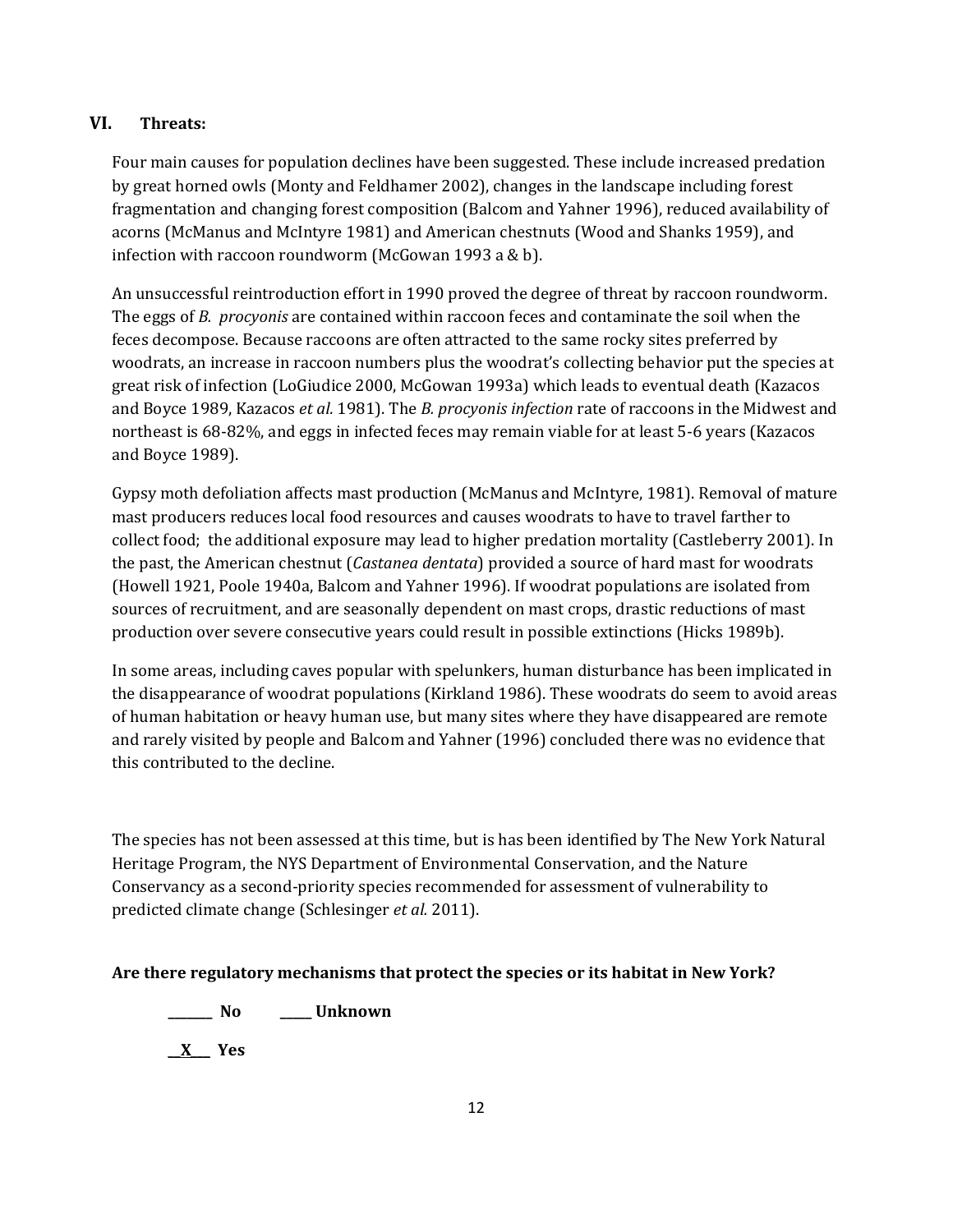The Allegheny woodrat is listed as an endangered species in New York and is protected by Environmental Conservation Law (ECL) section 11-0535 and the New York Code of Rules and Regulations (6 NYCRR Part 182). A permit is required for any proposed project that may result in a take of a species listed as Threatened or Endangered, including, but not limited to, actions that may kill or harm individual animals or result in the adverse modification, degradation or destruction of habitat occupied by the listed species.

# **Describe knowledge of management/conservation actions that are needed for recovery/conservation, or to eliminate, minimize, or compensate for the identified threats:**

A state recovery plan was developed and drafted by Hicks (1989) with the goal of perpetuating woodrat populations within New York State. The primary objective involved identification or establishment of at least 5 woodrat populations under protective management, each of which was to exceed the minimum viable population size for the species. Each was required to have a stable or increasing population in excess of the minimum viable population size for 10 years. The establishment of at least 5 geographically distinct woodrat populations in large talus areas that once harbored woodrats seemed at the time to be feasible based solely on the availability of talus. The determination of how many individuals are needed to sustain a population of Allegheny woodrats has yet to be determined and is a research need.

Objectives of the drafted plan were as follows:

- *1. Confirm the current size and distribution of New York's woodrat population.*
	- *a. Re-survey all historic and potential woodrat sites and all sites surveyed in the early 1980s for signs of woodrat activity.*
	- *b. Trap all sites where current occupation is suspected.*
	- *c. Determine the size of any newly discovered population.*
- *2. Accurately assess the taxonomic status of the subspecies N. f. magister.* 
	- *a. Conduct genetic studies to determine if N. f. magister is a subspecies or a full species.*
- *3. Determine the frequency of past range expansions and contractions for the subspecies.*
	- *a. Determine the uniqueness of isolated populations in nearby areas where woodrats still exist through genetic studies.*
	- *b. Determine the period of isolation for these populations and estimate their status (e.g. declining or stable) through genetic studies.*
- *4. Sustain, through captive breeding, the closest remaining gene pool of New York woodrats.*
	- *a. Establish techniques for captive breeding.*
	- *b. Maintain the remaining New York male woodrat in captivity and breed him to the maximum extent possible with the closest nearby females. Maintain progeny in captivity.*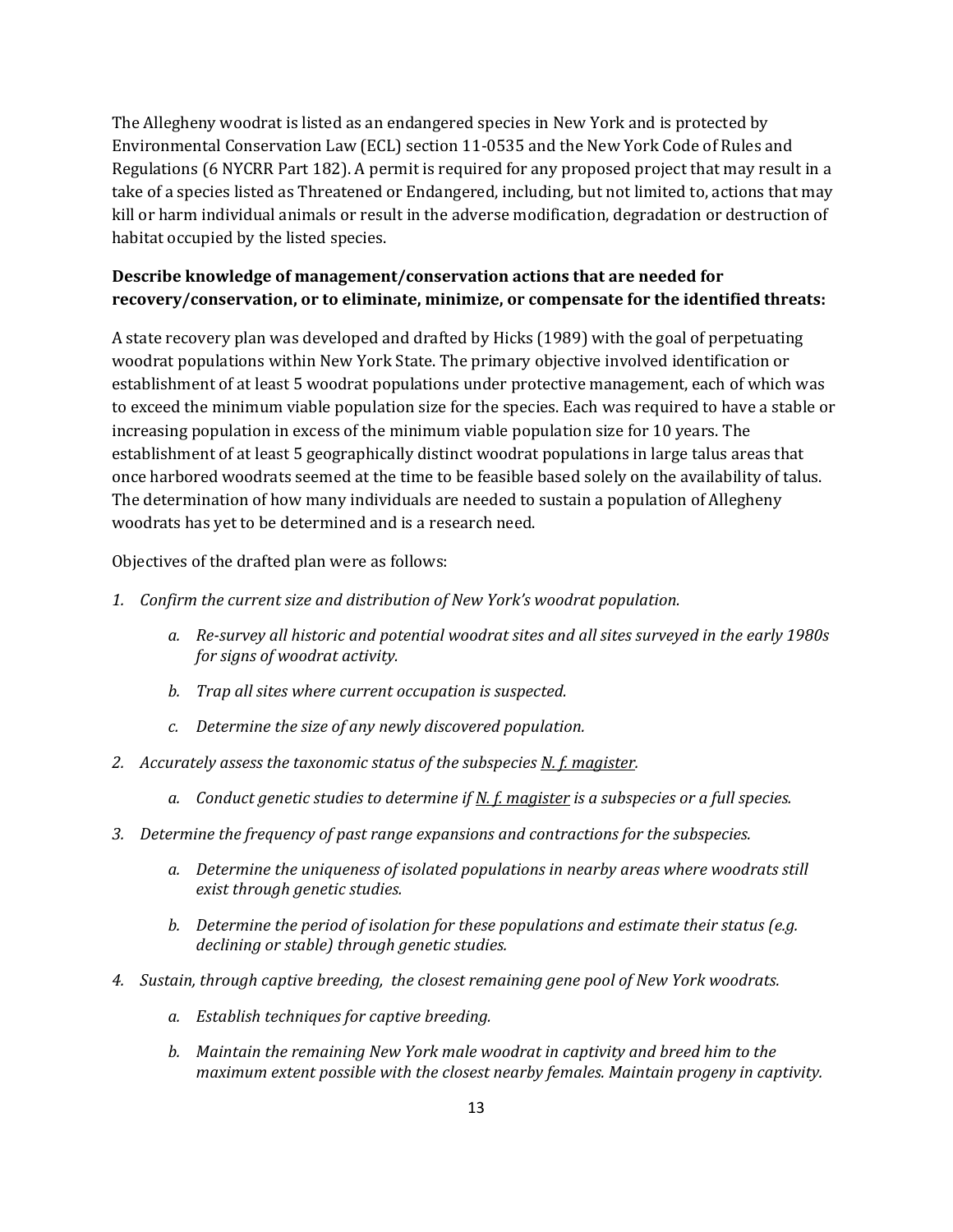- *c. Determine location for collection and collect additional woodrats for the captive breeding program.*
- *d. Establish and maintain a reliable supply of animals of New York origin for use in:*
	- *i. Determining the cause or causes of decline.*
	- *ii. Testing solutions to the causes of the decline.*
	- *iii. Re-establishing a viable population of woodrats in New York.*
- *5. Determine the cause or causes of decline of the Allegheny woodrat.*
	- *a. Investigate potential causes of decline that have been identified.*
		- *i. Raccoon roundworm infection*
		- *ii. Food depletion (possibly due to gypsy moth infestation)*
		- *iii. Climate change*
	- *b. Identify and investigate additional causes of decline.*
- *6. Rectify, if feasible, factors that are contributing to the species decline.*
	- *a. Address identified causes of decline and determine costs and effectiveness of needed solutions.*
- *7. Evaluate the feasibility of restoration.*
	- *a. Determine minimum viable population size per colony.*
	- *b. Develop restoration procedures.*
	- *c. Determine cost of restoration.*
- *8. Restore woodrats to New York.*
	- *a. Implement restoration.*
	- *b. Monitor results to determine both short and long term success of the project.*

At this time, management actions are unlikely as the chance of establishing a viable population of Allegheny woodrats appears bleak. Recovery would seem to require a substantial and long term decline in raccoon numbers or decrease in their *B. procyonis* infection rate. Given the ability of raccoons to thrive near human development, and trends away from raccoon hunting and trapping, such a decline is unlikely. Research in areas where woodrats still exist, or perhaps further experimental research in New York, might shed additional light on the problems faced by the species.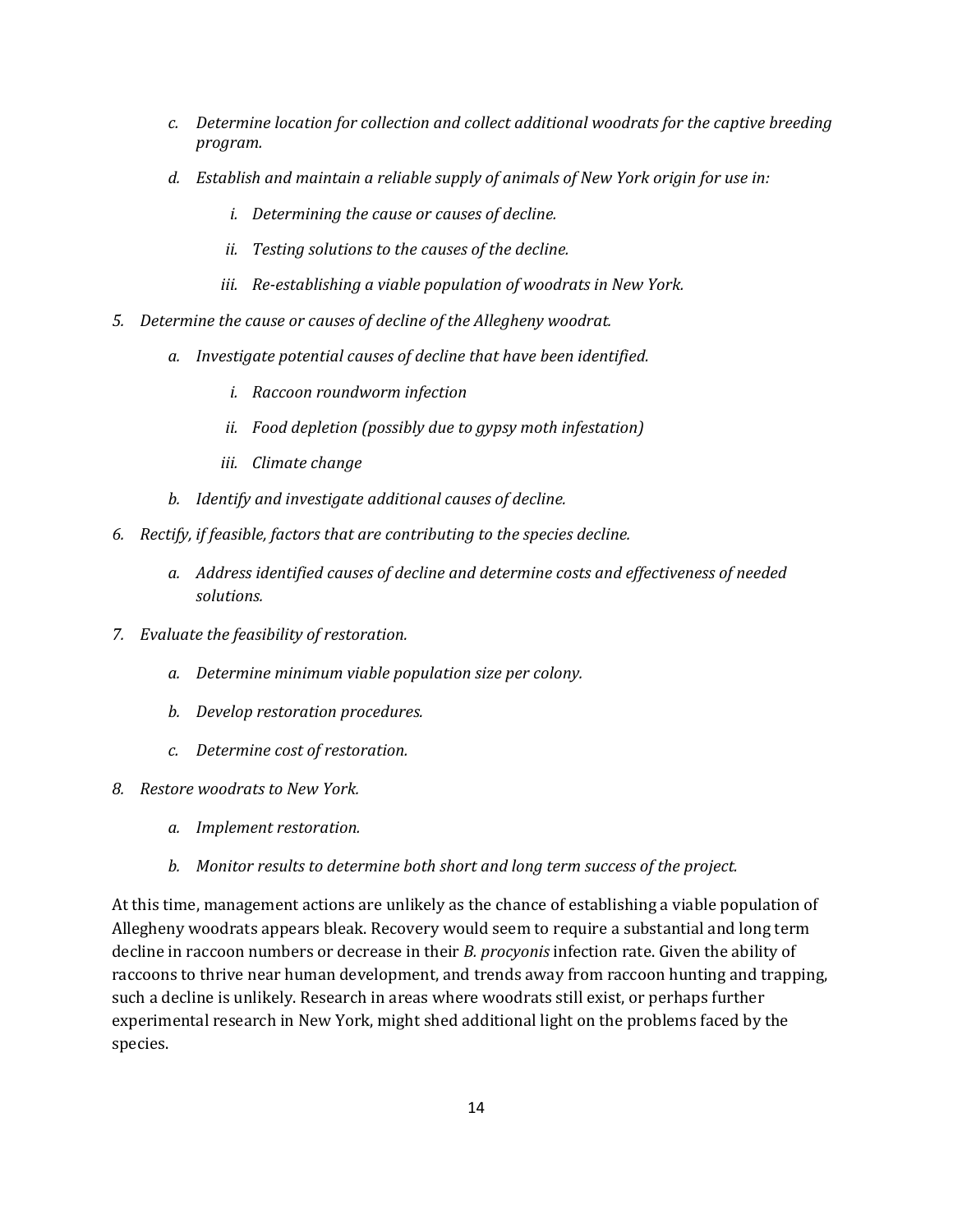Conservation actions following IUCN taxonomy are categorized in the table.

| <b>Conservation Actions</b>      |                        |
|----------------------------------|------------------------|
| <b>Action Category</b><br>Action |                        |
| <b>Species Management</b>        | Species reintroduction |

The Comprehensive Wildlife Conservation Strategy (NYSDEC 2005) includes recommendations for the following actions for the Allegheny woodrat.

### **Habitat monitoring:**

\_\_\_\_ Monitor raccoon latrine densities within historical woodrat sites following the protocol designed by DEC in 1990 (DEC files).

#### **Relocation/ reintroduction:**

Conduct an experimental release of woodrats at appropriate sites and monitor the results through radio tracking and live trapping.

# **VII. References**

- Balcom, B. J. and R. H. Yahner. 1996. Microhabitat and landscape characteristics associated with the threatened Allegheny woodrat. Conservation Biology 10: 515-525.
- Beans, B. E. 1992. Without a trace: the puzzling demise of the Allegheny woodrat. Audubon Magazine January/February.
- Birney, E. C. 1973. Systematics of three species of wood rats (genus *Neotoma*) in central North America. Univ. Kansas Mus. Nat. Hist. Misc. Publ. No 58.
- Castleberry, S. B., W. M. Ford, P. B. Wood, N. L. Castleberry, and M. T. Mengak. 2001. Movements of Allegheny woodrats in relation to timber harvesting. Journal of Wildlife Management 65: 148-156.
- Hall, E. Raymond. 1981. The Mammals of North America, Vols. I & II. John Wiley & Sons, New York, New York, USA.
- Hassinger, J. , C. Butchkoski, D. Diefenbach. 1996. Fragmentation effects on the occupancy of forested Allegheny woodrat (*Neotoma magister*) colony areas. Paper presented to Allegheny Woodrat Recovery Group Meeting. Ferrum College, Ferrum, Virginia.
- Hicks, A. 1989a. Whatever happened to the Allegheny woodrat? New York State Conservationist, March-April: 34-38.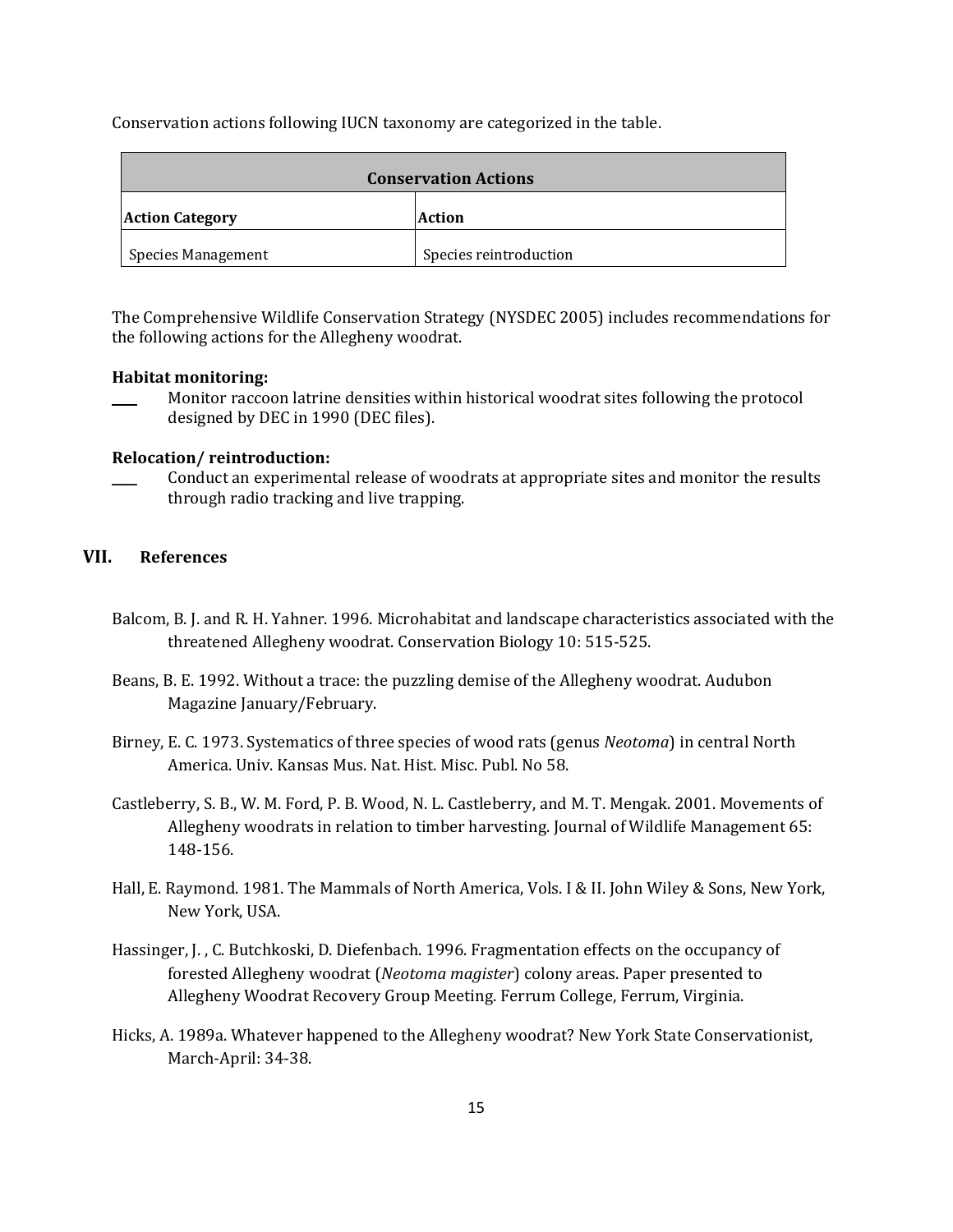- Hicks, A. 1989b. New York State Endangered Species Recovery Plan for the Allegheny Woodrat. Unpublished report of the New York State Department of Environmental Conservation, Endangered Species Unit, Albany, New York, USA.
- Howell, A. H. 1921. A biological survey of Alabama. North American Fauna 45.
- IUCN 2012. IUCN Red List of Threatened Species. Version 2012.2. <www.iucnredlist.org>. Accessed 11 March 2013.
- Kazacos, K. R. and W. M. Boyce. 1989. *Baylisascaris* larva migrans. Journal of the American Veterinary Medical Association 195: 894-903.
- Kazacos, K. R., W. L. Wirtz, and P. P. Burget. 1981. Raccoon ascarid larvae as a cause of a fatal nervous system disease in subhuman primates. Journal of the American Veterinary Medical Association 179: 1089-1094.
- Kirkland, G. L. Jr., and P. M. Krim. 1990. Survey of the statuses of the mammals of Pennsylvania. Journal of the Pennsylvania Academy of Sciences 64: 33-45.
- LoGiudice, K. 2000. *Baylisascaris procyonis* and the decline of the Allegheny woodrat (*Neotoma magister*). Ph. D. Dissertation. Rutgers University, New Brunswick, New Jersey, USA.

Logiudice, K., 2001. Latrine foraging strategies of two small mammals: implications for the transmission of Baylisascaris procyonis. *The American Midland Naturalist*, *146*(2), pp.369-378.

- McGowan, E. M. 1993a. Experimental release and fate study of the Allegheny woodrat (*Neotoma magister*). Appendix I- Unpublished report of the New York State Department of Environmental Conservation, Endangered Species Unit, Albany, New York, USA.
- McGowan, E. M. 1993b. Procedure for assessing Baylisascaris procyonis contamination in Allegheny woodrat habitat. Unpublished report of the New York State Department of Environmental Conservation, Endangered Species Unit, Albany, New York, USA.
- McManus, M. L. and T. McIntyre. 1981. Introduction. Pages 1-31 *in* C. C. Doane, and M. L. McManus. (eds.). The gypsy moth: research toward integrated pesr management. USDA Forest Service Science and Education Agency Animal and Plant Health Inspection Service Technical Bulletin 1584.
- Mengak, M. T. 2002. Reproduction, juvenile growth and recapture rates of Allegheny woodrats (*Neotoma magister*) in Virginia. American Midland Naturalist 148:155-162.
- Merritt, J. F. 1987. Guide to the mammals of Pennsylvania. University of Pittsburgh, Pittsburgh, Pennsylvania, USA.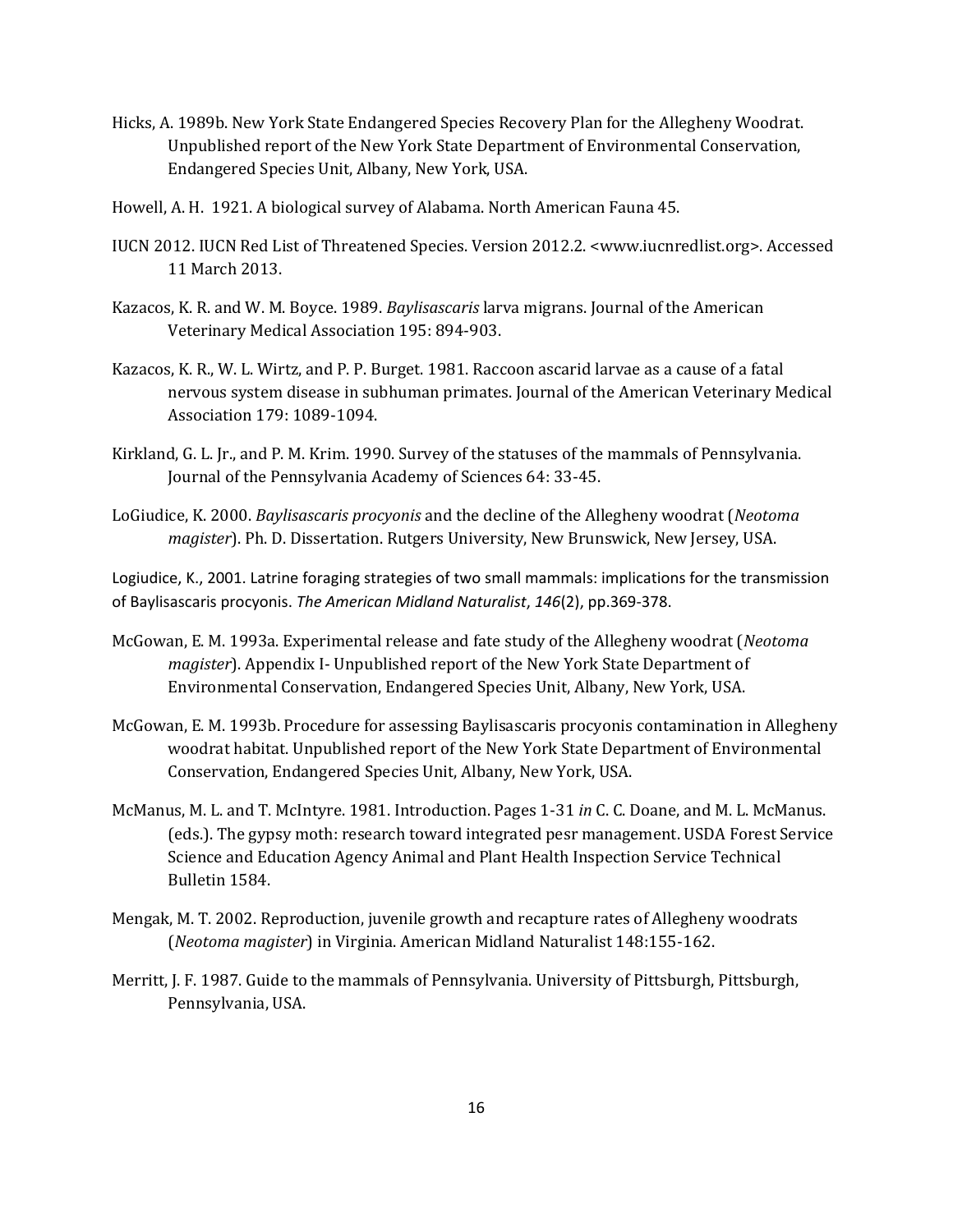- Monty, A. M. and G. A. Feldhamer. 2002. Conservation assessment for the Eastern woodrat (*Neotoma floridana*) and the Allegheny woodrat (*Neotoma magister*). USDA Forest Service, Eastern Region, Threatened and Endangered Species Program, Milwaukee, Wisconsin, USA.
- NatureServe. 2012. NatureServe Explorer: An online encyclopedia of life [web application]. Version 7.1. NatureServe, Arlington, Virginia. <http://www.natureserve.org/explorer>. Accessed 11 March 2013.
- Neal, W. A. 1967. A study of the ecology of the woodrat of the hardwood forests of the lower Mississippi River Basin. M.S. Thesis. Louisiana State University, Baton Rouge, Louisiana, USA.
- Newcombe, C. L. 1930. An ecological study of the Allegheny cliff rat (*Neotoma pennsylvanica* Stone). J. Mamm. 11:204-211.

New York Natural Heritage Program. 2017. Online Conservation Guide for *Neotoma magister*. Available from: http://www.acris.nynhp.org/guide.php?id=7428. Accessed October 4th, 2017.

- New York StateDepartment of Environmental Conservation. 2013. Allegheny woodrat fact sheet. <http://www.dec.ny.gov/animals/6975.html>. Accessed 11 March 2013.
- New York State Department of Environmental Conservation. 2005. New York State Comprehensive Wildlife Conservation Strategy. <http://www.dec.ny.gov/index.html>. Accessed 10 March 2013.
- Poole, E. L. 1940. A life history sketch of the Allegheny woodrat. Journal of Mammalogy 21: 249 270.
- Schwartz, C. W., and E. R. Schwartz. 1959. The wild mammals of Missouri. University of Missouri Press, Columbia, Missouri.
- Schlesinger, M.D., J.D. Corser, K.A. Perkins, and E.L. White. 2011. Vulnerability of at-risk species to predict climate change in New York. New York Natural Heritage Program, Albany, NY.

Therres, G.D. 1999. Wildlife species of regional conservation concern in the northeastern United States. Northeast Wildlife 54:93-100.

- Thomas, S. C. 2001. Allegheny woodrat monitoring. Kentucky Federal Aid Grant No. E-2. 54 pp.
- Whitaker, J. O. and W. J. Hamilton. 1998. Mammals of the eastern United States. Comstock Publishing, Ithaca, New York, USA.
- Wiley, R. W. 1980. *Neotoma floridana*. Am. Soc. Mamm., Mammalian Species No. 139:1-7.

Wilson, D.E. and Reeder, D.M. eds., 2005. *Mammal species of the world: a taxonomic and geographic reference*. JHU Press.